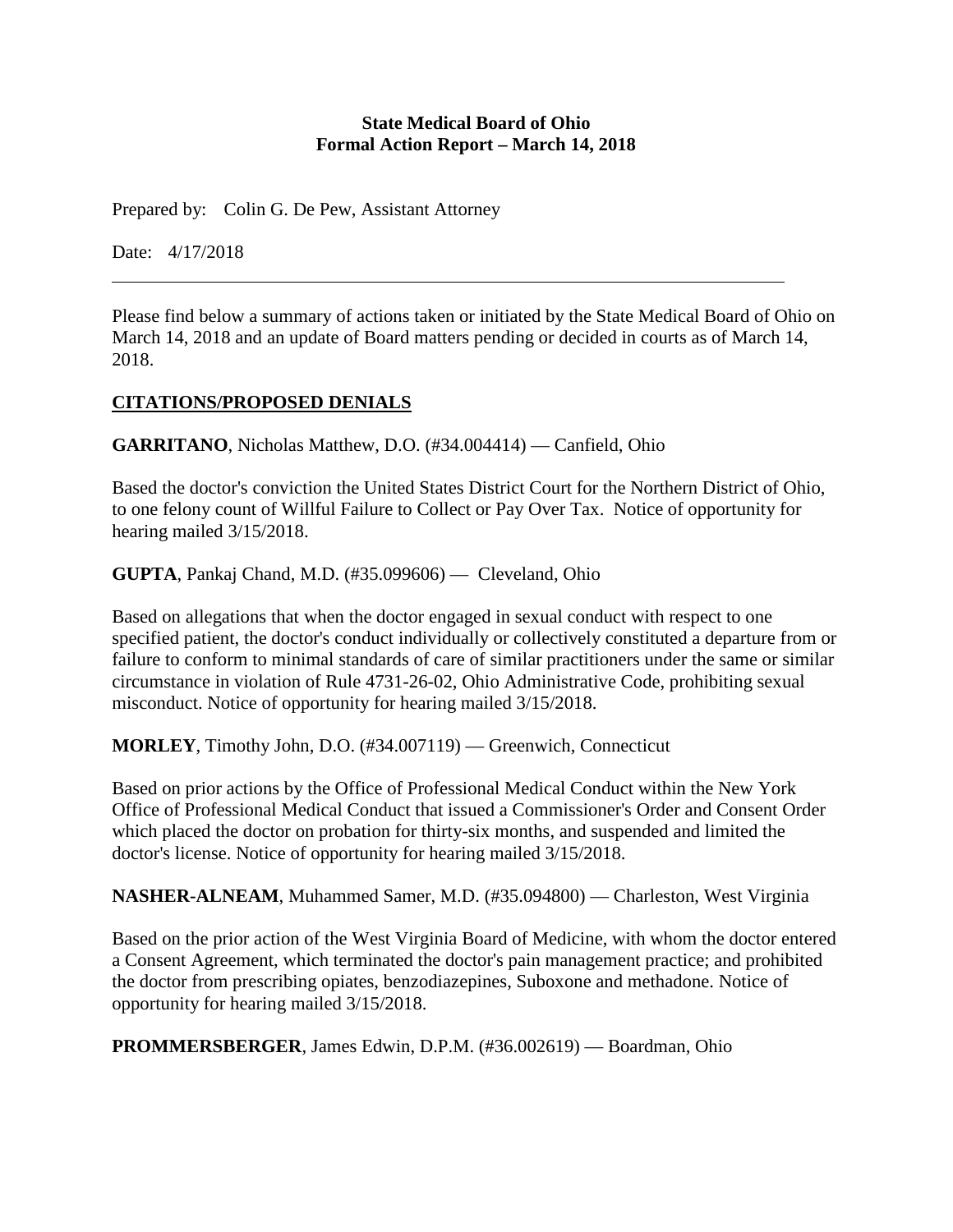Based on the prior action of the West Virginia Board of Medicine, with whom the doctor entered a Consent Agreement, which prohibited the doctor from prescribing benzodiazepines and limited his ability to prescribe opiates. Notice of opportunity for hearing mailed 3/15/2018.

# **FINAL ORDERS**

**CLARK**, Justin Aaron, A.A. (#67.000156) — Taylor Mill, Kentucky

Certificate to practice as an anesthesiologist assistant revoked and subject to a fine of seven thousand five hundred dollars (\$7,500.00). Based on the finding that the anesthesiologist assistant's acts individually or collectively, constitute an impairment in his ability to practice in accordance with acceptable and prevailing standards of care because of habitual or excessive use of abuse of drugs, alcohol, or other substances that impair ability to practice; and that his acts individually or collectively, constitute a commission of an act that constitutes a felony in this state, regardless of the jurisdiction in which the act was committed. Order effective 3/15/2018. (Journal Entry-No Hearing Requested)

**LUBITZ**, Deborah S., M.D. (#35.059082) — Lebanon, Pennsylvania

Certificate to practice medicine and surgery revoked, and subject to a fine of two thousand five hundred dollars (\$2,500.00). Based on the finding that the doctor violated the conditions of limitation placed by the Board upon the doctor's license to practice as set forth in the 9/14/2016 Board Order and the 12/11/2013 Consent Agreement, when the doctor failed to timely provide quarterly declarations to the Board. Order effective 3/15/2018. (Journal Entry-No Hearing Requested)

### **VOLUNTARY PERMANENT SURRENDERS/ RETIREMENTS/WITHDRAWALS**

**RICE**, Janet Lynn, M.D. (#35.133167) — Akron, Ohio (NON-DISCIPLINARY)

Permanent surrender of certificate to practice medicine and surgery authorized by doctor in lieu of continuing compliance with the terms of the 1/10/2018 Board Order. Agreement effective 3/14/2018.

### **CONSENT AGREEMENTS**

**MYLES**, Wayne J., D.O. (#34.006715) — Bluefield, West Virginia

Certificate to practice osteopathic medicine and surgery reinstated, subject to probationary terms, conditions and limitations for at least two years. Based on doctor having completed all requirements for reinstatement of license pursuant to the terms of a 08/09/2017 Consent Agreement. Agreement effective 3/14/2018.

**TAK**, James Ibrahim, M.D. (#35.131951) — New York, New York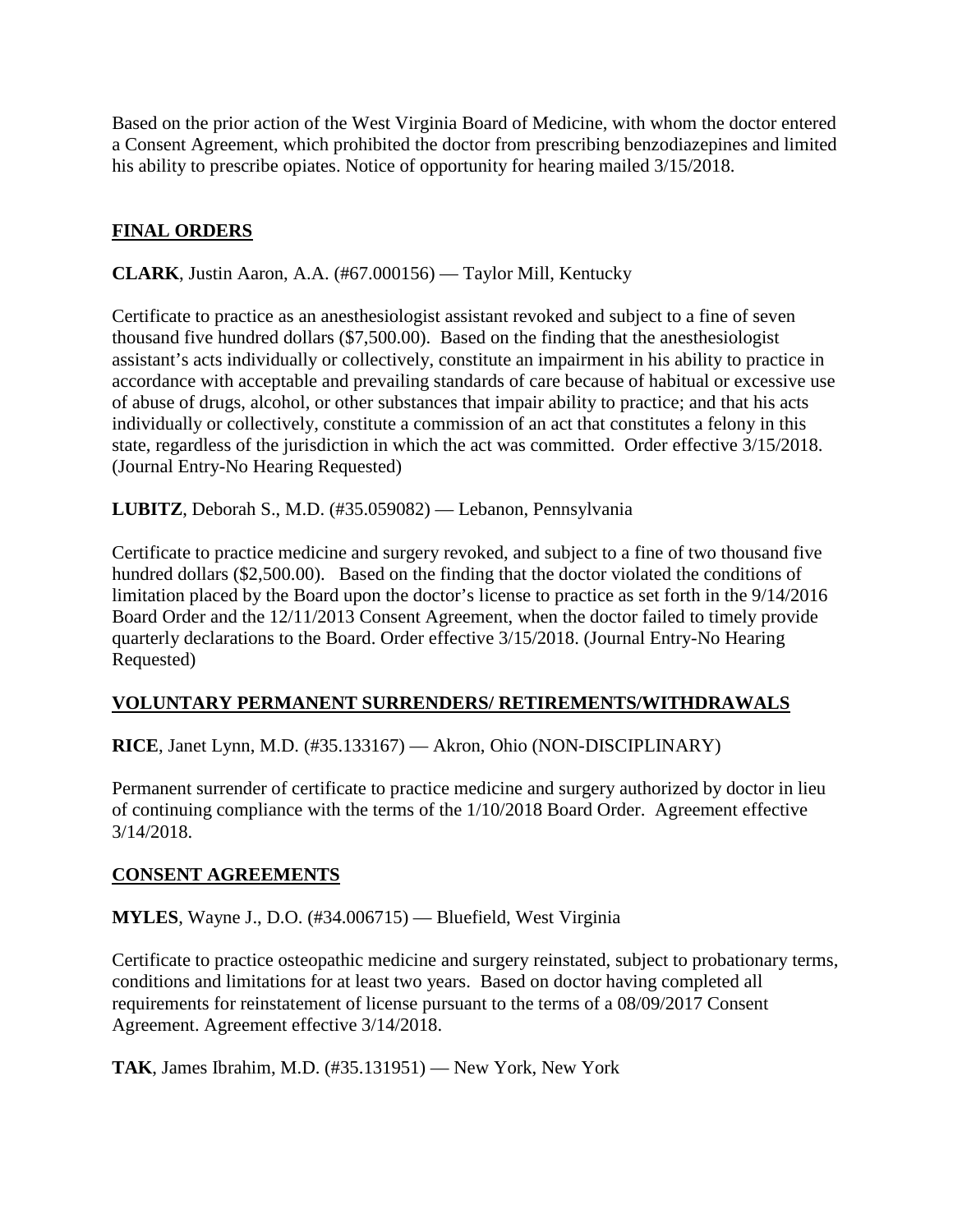Certificate to practice medicine and surgery reinstated, subject to probationary terms, conditions and limitations for at least five years. Based on doctor having completed all requirements for reinstatement of license pursuant to the terms of a 11/08/2017 Consent Agreement. Agreement effective 3/14/2018.

**WINKLER**, Aubrey Dawn, P.A. (#50.004611RX) — Cleveland, Ohio

Certificate to practice as a physician assistant reinstated, subject to probationary terms, conditions and limitations for at least three years. Based on physician assistant having completed all requirements for reinstatement of license pursuant to the terms of a 03/08/2017 Consent Agreement. Agreement effective 3/14/2018.

### **PROBATIONARY REQUESTS AND MODIFICATIONS**

**BAUER**, William Rudolph, M.D. (#35.030383) — Port Clinton, Ohio

Doctor's request for approval of controlled substance prescribing course granted by vote of the Board on 3/14/2018.

**GINEMAN**, Danica Marie, M.T. (#33.019940) — Swanton, Ohio

Massage therapist's request for approval of professional ethics course granted by vote of the Board on 3/14/2018.

**MARSH**, James Allen Jr., D.O. (#34.009757) — Milan Ohio

Doctor's request for approval of monitoring physician granted by vote of the Board on 3/14/2018. Frequency and number of charts to be reviewed established at ten charts per month.

**MASON**, Richard Ray, D.O. (#34.007364) — Powell, Ohio

Doctor's request for approval of professional ethics course granted by vote of the Board on 3/14/2018.

**NELSON**, Edward Ian, M.D. (#35.092154) — Springboro, Ohio

Doctor's request for approval of sleep specialist physician granted by vote of the Board on 3/14/2018.

**RIEL-GUZMAN**, Florencia A, M.D. (#35.037120) — Cincinnati, Ohio

Doctor's request for approval to make final appearance in August 2018 with release to be effective after Board's approval at the October 2018 meeting granted by vote of the Board on 3/14/2018.

**SALAMA**, Sherif Azia, M.D. (#35.071836) — Highland Heights, Ohio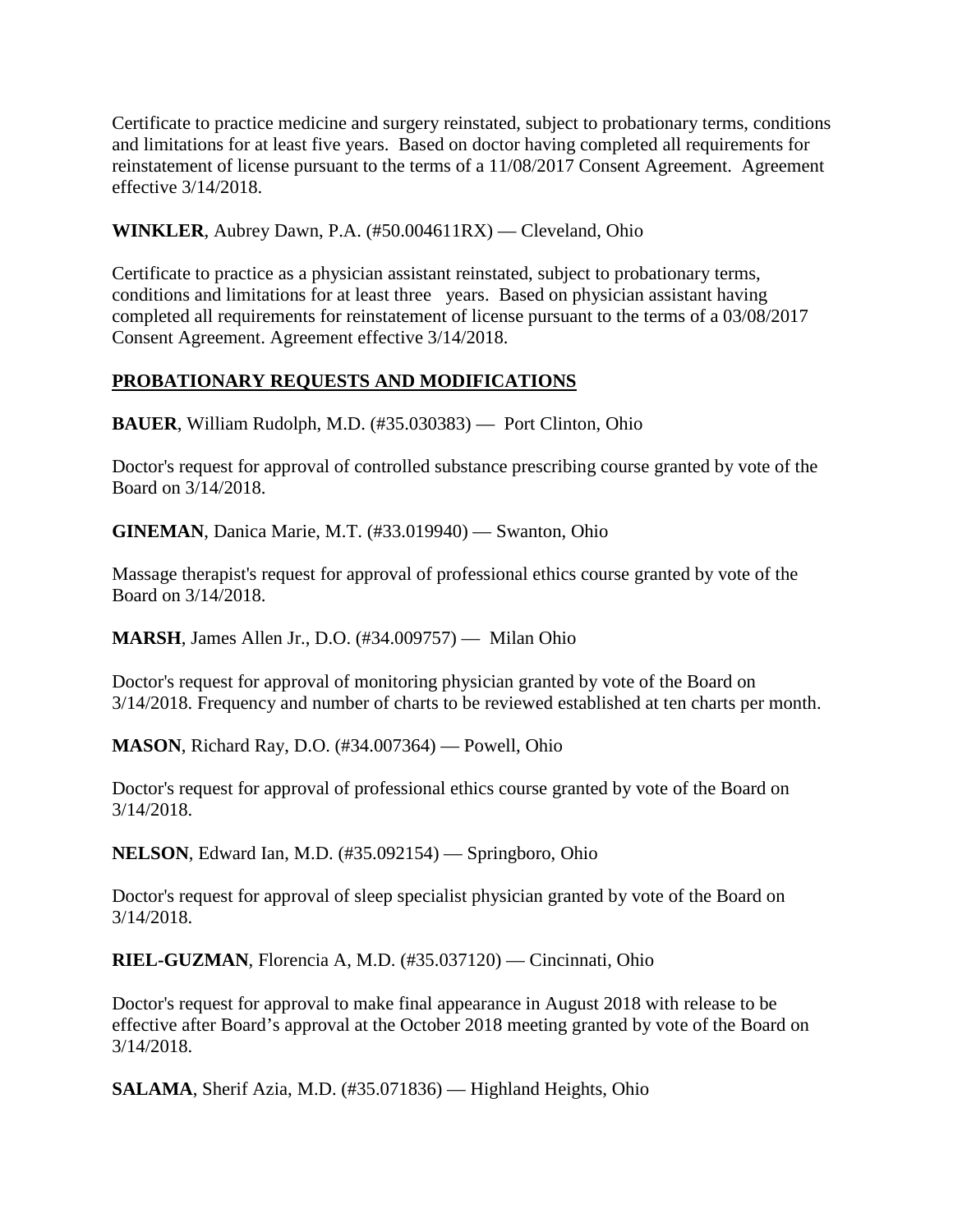Doctor's request for approval of controlled substance prescribing course granted by vote of the Board on 3/14/2018.

**SIDDIQUI**, Siraj Ahmed, M.D. (#35.065056) — Mansfield, Ohio

Doctor's request for approval of a reduction in the chart review requirement from ten charts per week to ten charts per month granted by vote of the Board on 3/14/2018.

**THOMAS**, Robert Lloyd, III, M.D. (#35.088785) — Lorain, Ohio

Doctor's request for approval of controlled substance prescribing and medical records courses granted by vote of the Board on 3/14/2018.

**VELLANKI,** Suman Chandra, M.D. (#35.128080) — Strongsville, OH

Doctor's request for approval to discontinue the requirement to keep drug logs, granted by vote of the Board on 3/13/2018.

**YOKIEL**, Jerome Bernard, M.D. (#35.059140) -— Solon, Ohio

Doctor's request for approval of controlled substance prescribing course granted by vote of the Board on 3/14/2018.

### **REINSTATEMENTS**

**DAIBER**, Robert Raymond, M.D. (#35.064194) — Toledo, Ohio

Doctor's request for reinstatement of certificate to practice medicine and surgery granted by vote of the Board on 3/14/2018, subject to terms and conditions established by the 7/12/17 Board Order.

#### **PROBATION TERMINATED**

**BAUS**, Joseph Edward, M.D. (#35.097298) — Omaha, Nebraska

Doctor's request for release from the terms of the 3/13/2013 Step II Consent Agreement, granted by vote of the Board on 3/14/2018. Effective immediately.

**MINOTTI**, Armand Louis, D.O. (#34.003677) — Poland, Ohio

Doctor's request for release from the terms of the 1/13/2016 Board Order, granted by vote of the Board on 3/14/2018. Effective immediately.